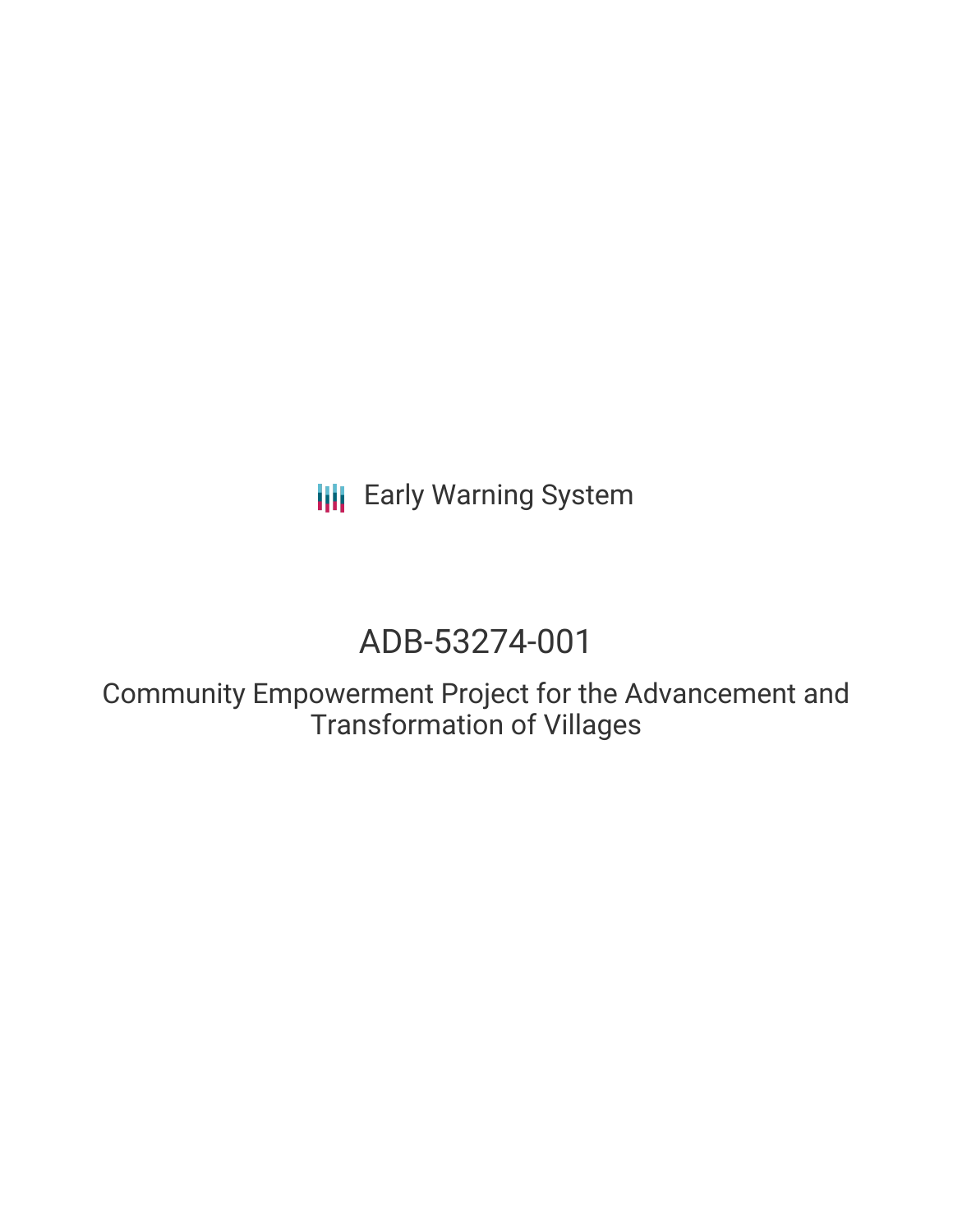

#### **Quick Facts**

| <b>Countries</b>               | Indonesia                                                             |
|--------------------------------|-----------------------------------------------------------------------|
| <b>Specific Location</b>       | Nation-wide                                                           |
| <b>Financial Institutions</b>  | Asian Development Bank (ADB)                                          |
| <b>Status</b>                  | Proposed                                                              |
| <b>Bank Risk Rating</b>        | B                                                                     |
| <b>Borrower</b>                | Government of the Republic of Indonesia                               |
| <b>Sectors</b>                 | Agriculture and Forestry, Climate and Environment, Industry and Trade |
| <b>Investment Type(s)</b>      | Loan                                                                  |
| <b>Investment Amount (USD)</b> | \$150.00 million                                                      |
| <b>Loan Amount (USD)</b>       | \$150.00 million                                                      |
| <b>Project Cost (USD)</b>      | \$150.00 million                                                      |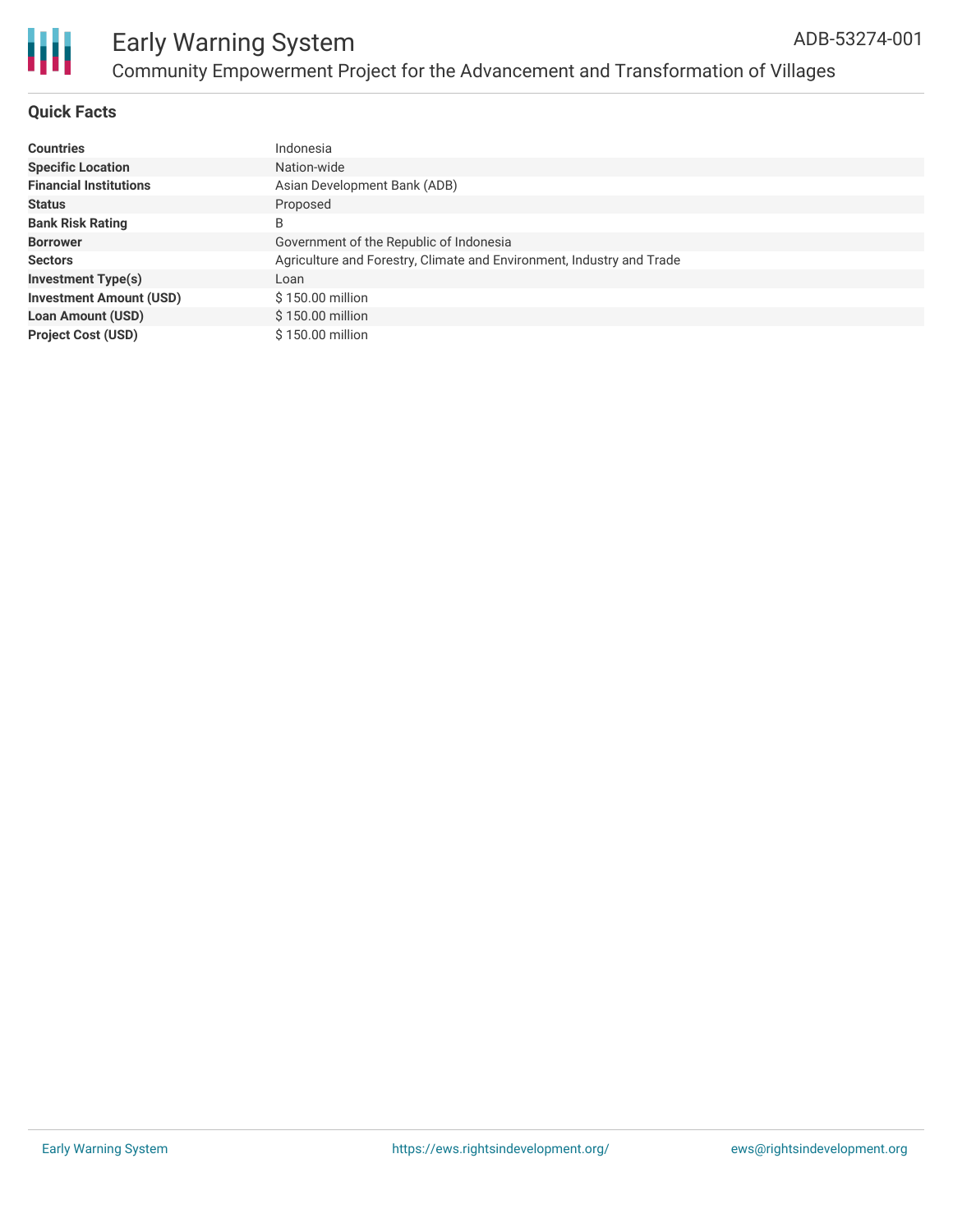### **Project Description**

According to the bank document, "the project aligns with the National Medium-term Development Plan, 2020-2024 to reduce regional disparity and inequality. In response to COVID-19, the government has been working to tackle the COVID-19 pandemic and mitigate its social and economic impacts, and the MOV is prioritizing the use of village funds to strengthen health and sanitation measures, social protection, and local economic recovery".

The project aims to reduce regional poverty and inequality with the outcome is about to improve economic opportunities and living standards of villagers in targeted areas. Also, its outputs will be to:

- (1) Strengthen village and government capacity for village and intervillage development;
- (2) Promote intervillage cooperation and investment; and
- (3) Enhance (capacity of project) monitoring and evaluation.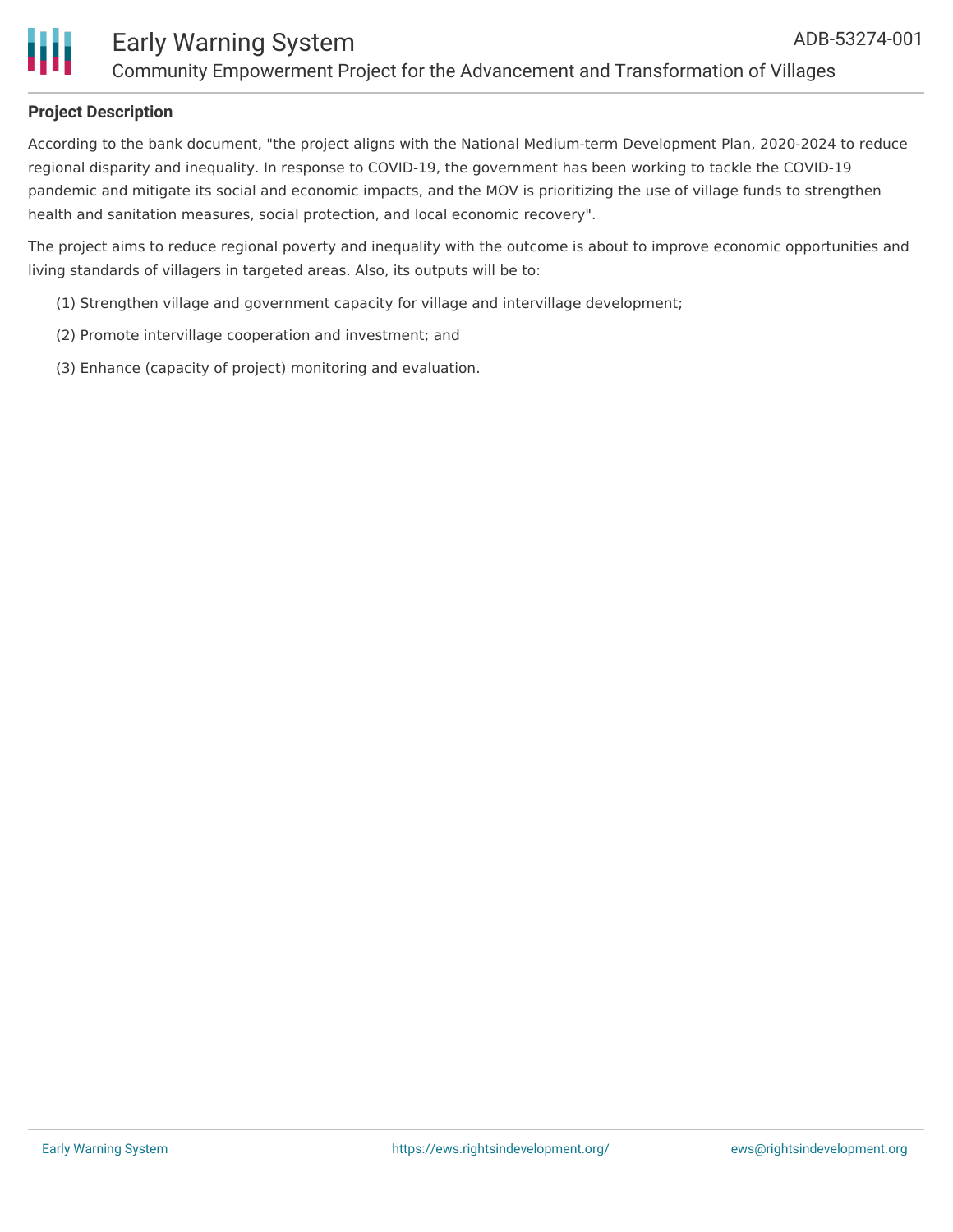

#### Early Warning System Community Empowerment Project for the Advancement and Transformation of Villages ADB-53274-001

#### **Investment Description**

Asian Development Bank (ADB)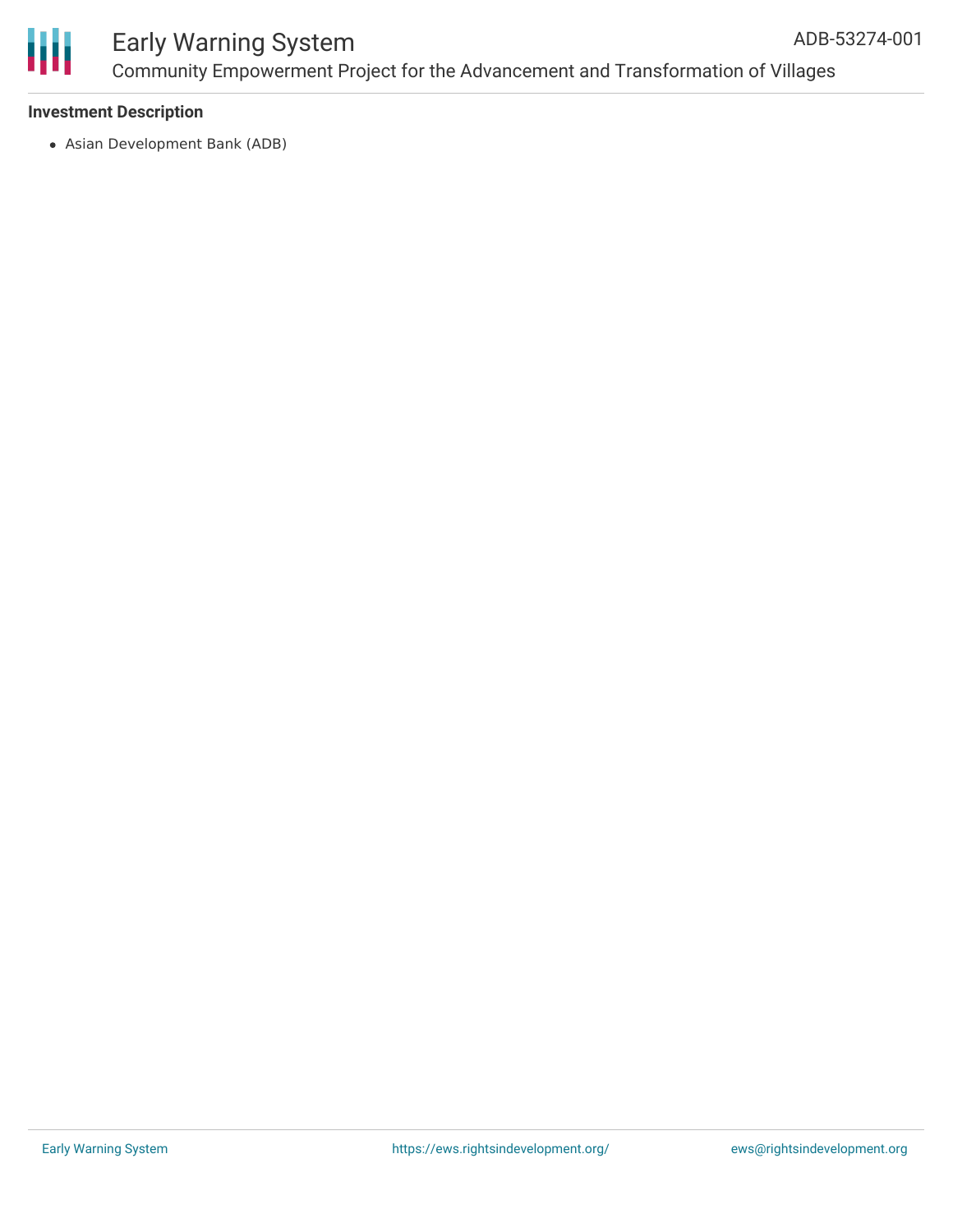

#### **Contact Information**

#### **Executing Agencies**

#### **Ministry of Village, Development of Disadvantaged Regions And Transmigration**

JI. TMP Kalibata No. 17, Jakarta Selatan 12750, DKI Jakarta, Indonesia

#### **ACCESS TO INFORMATION**

You can submit an information request for project information at: https://www.adb.org/forms/request-information-form

ADB has a two-stage appeals process for requesters who believe that ADB has denied their request for information in violation of its Access to Information Policy. You can learn more about filing an appeal at: <https://www.adb.org/site/disclosure/appeals>

#### **ACCOUNTABILITY MECHANISM OF ADB**

The Accountability Mechanism is an independent complaint mechanism and fact-finding body for people who believe they are likely to be, or have been, adversely affected by an Asian Development Bank-financed project. If you submit a complaint to the Accountability Mechanism, they may investigate to assess whether the Asian Development Bank is following its own policies and procedures for preventing harm to people or the environment. You can learn more about the Accountability Mechanism and how to file a complaint at: <http://www.adb.org/site/accountability-mechanism/main>